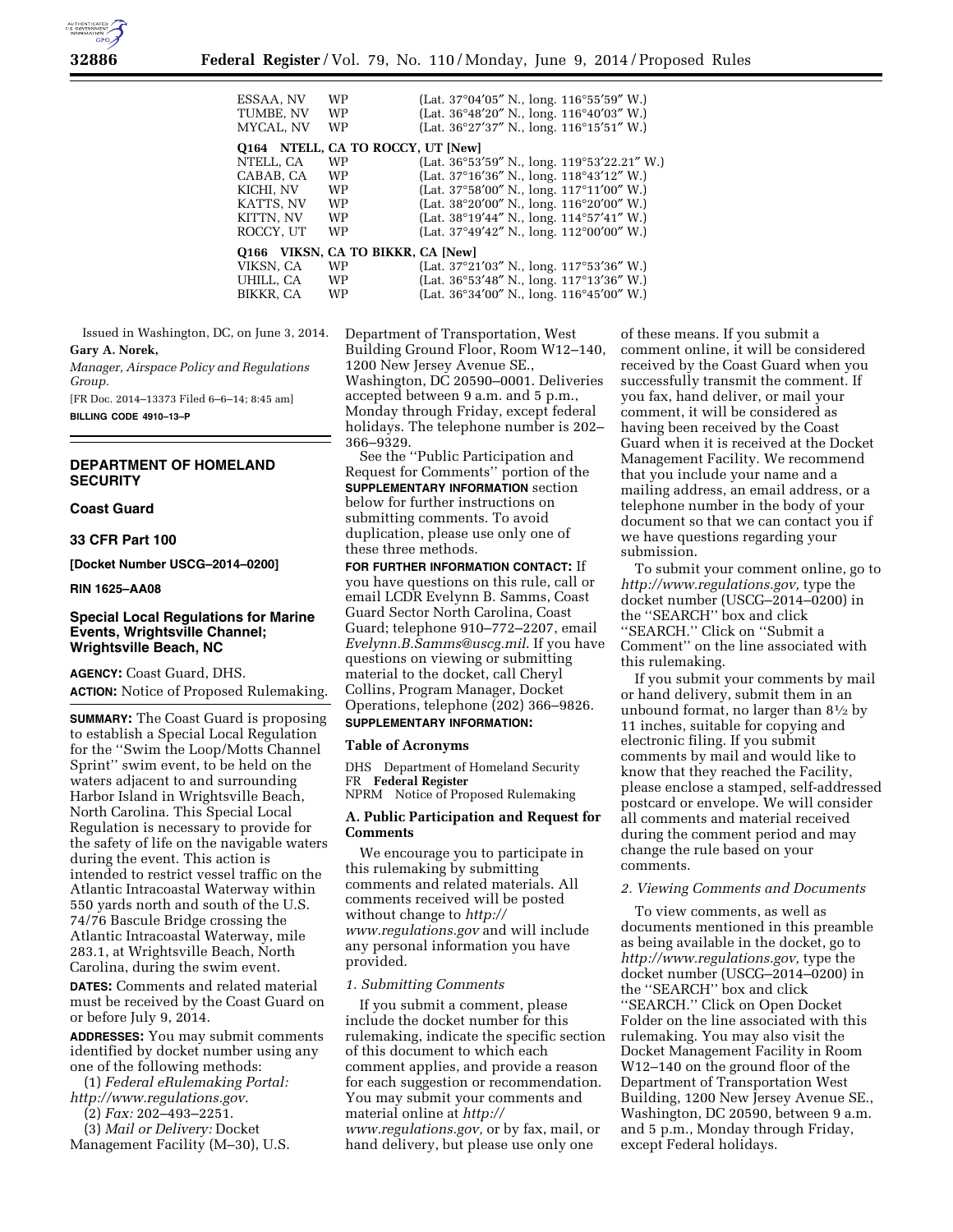### *3. Privacy Act*

Anyone can search the electronic form of comments received into any of our dockets by the name of the individual submitting the comment (or signing the comment, if submitted on behalf of an association, business, labor union, etc.). You may review a Privacy Act notice regarding our public dockets in the January 17, 2008, issue of the **Federal Register** (73 FR 3316).

#### *4. Public Meeting*

We do not plan to hold a public meeting. But you may submit a request for one, using one of the methods specified under **ADDRESSES**. Please explain why you believe a public meeting would be beneficial. If we determine that one would aid this rulemaking, we will hold one at a time and place announced by a later notice in the **Federal Register**.

# **B. Regulatory History and Information**

The ''Swim the Loop/Motts Channel Sprint'' and similar swim events have taken place at this location in previous years. On both June 13, 2012, and March 29, 2013, we published a Notice of Proposed Rulemaking entitled ''Special Local Regulations for Marine Events, Wrightsville Channel; Wrightsville Beach, NC'' in the **Federal Register** (77 FR 35321 and 78 FR 19155). We received no comments on the proposed rules. No public meeting was requested, and none was held.

#### **C. Basis and Purpose**

On October 11, 2014 from 10 a.m. to 1 p.m., Without Limits Coaching will sponsor ''Swim the Loop'' and ''Motts Channel Sprint'' on the waters adjacent to and surrounding Harbor Island in Wrightsville Beach, North Carolina. The swim event will consist of up to 200 swimmers per event swimming a 1.3 mile course or a 3.5 mile course around Harbor Island in Wrightsville Beach, North Carolina. To provide for the safety of participants, spectators and other transiting vessels, the Coast Guard will temporarily restrict vessel traffic in the event area during this event.

#### **D. Discussion of Proposed Rule**

The Coast Guard is proposing to restrict vessel access from the navigable waters of the Atlantic Intracoastal Waterway 550 yards north and south of the U.S. 74/76 Bascule Bridge, mile 283.1, latitude 34°13′06″ North, longitude 077°48′44″ West, at Wrightsville Beach, North Carolina. Participants will enter the Atlantic Intracoastal Waterway at the Dockside Marina on the west bank of the Atlantic Intracoastal Waterway south of the U.S.

74/76 Bascule Bridge at Wrightsville Beach, North Carolina, and swim north and clockwise around Harbor Island returning to the Dockside Marina. To provide for the safety of participants, spectators and other transiting vessels, the Coast Guard will temporarily restrict vessel traffic in the event area during this event. Specifically, the U.S. 74/76 Bascule Bridge at Wrightsville Beach, North Carolina will remain closed during the event on October 11, 2014 from 10 a.m. to 1 p.m. In addition, during the event, general navigation within the regulated area will be restricted during the specified date and time with the exception of participants and vessels authorized by the Coast Guard Captain of the Port or his representative, no person or vessel may enter or remain in the regulated area.

#### **E. Regulatory Analyses**

We developed this proposed rule after considering numerous statutes and executive orders related to rulemaking. Below we summarize our analyses based on a number of these statutes or executive orders.

#### *1. Regulatory Planning and Review*

This proposed rule is not a significant regulatory action under section 3(f) of Executive Order 12866, Regulatory Planning and Review, as supplemented by Executive Order 13563, Improving Regulation and Regulatory Review, and does not require an assessment of potential costs and benefits under section 6(a)(3) of Executive Order 12866 or under section 1 of Executive Order 13563. The Office of Management and Budget has not reviewed it under those Orders. Although this regulation will restrict access to the area, the effect of this rule will not be significant because the regulated area will be in effect for a limited time, from 10 a.m. to 1 p.m., on October 11, 2014. The Coast Guard will provide advance notification via maritime advisories so mariners can adjust their plans accordingly. The regulated area will apply only to the section of the Atlantic Intracoastal Waterway in the immediate vicinity of the U.S. 74/76 Bascule Bridge at Wrightsville Beach, North Carolina. Coast Guard vessels enforcing this regulated area can be contacted on marine band radio VHF–FM channel 16 (156.8 MHz).

#### *2. Impact on Small Entities*

The Regulatory Flexibility Act of 1980 (RFA), 5 U.S.C. 601–612, as amended, requires federal agencies to consider the potential impact of regulations on small entities during rulemaking. The term ''small entities'' comprises small

businesses, not-for-profit organizations that are independently owned and operated and are not dominant in their fields, and governmental jurisdictions with populations of less than 50,000. The Coast Guard certifies under 5 U.S.C. 605(b) that this proposed rule will not have a significant economic impact on a substantial number of small entities.

This proposed rule will affect the following entities, some of which may be small entities: The owners or operators of recreational vessels intending to transit the specified portion of Atlantic Intracoastal Waterway from 10 a.m. to 1 p.m. on October 11, 2014.

This proposed rule will not have a significant economic impact on a substantial number of small entities for the following reasons. This proposed rule will only be in effect for three hours from 10 a.m. to 1 p.m. The regulated area applies only to the section of the Atlantic Intracoastal Waterway in the vicinity of the U.S. 74/76 Bascule Bridge at Wrightsville Beach, North Carolina. Vessel traffic may be allowed to pass through the regulated area with the permission of the Coast Guard Patrol Commander. In the case where the Patrol Commander authorizes passage through the regulated area, vessels shall proceed at the minimum speed necessary to maintain a safe course that minimizes wake near the swim course. The Patrol Commander will allow nonparticipating vessels to transit the event area once all swimmers are safely clear of navigation channels and vessel traffic areas. Before the enforcement period, we will issue maritime advisories so mariners can adjust their plans accordingly.

If you think that your business, organization, or governmental jurisdiction qualifies as a small entity and that this rule would have a significant economic impact on it, please submit a comment (see **ADDRESSES**) explaining why you think it qualifies and how and to what degree this rule would economically affect it.

### *3. Assistance for Small Entities*

Under section 213(a) of the Small Business Regulatory Enforcement Fairness Act of 1996 (Pub. L. 104–121), we want to assist small entities in understanding this proposed rule. If the rule would affect your small business, organization, or governmental jurisdiction and you have questions concerning its provisions or options for compliance, please contact the person listed in the **FOR FURTHER INFORMATION CONTACT**, above. The Coast Guard will not retaliate against small entities that question or complain about this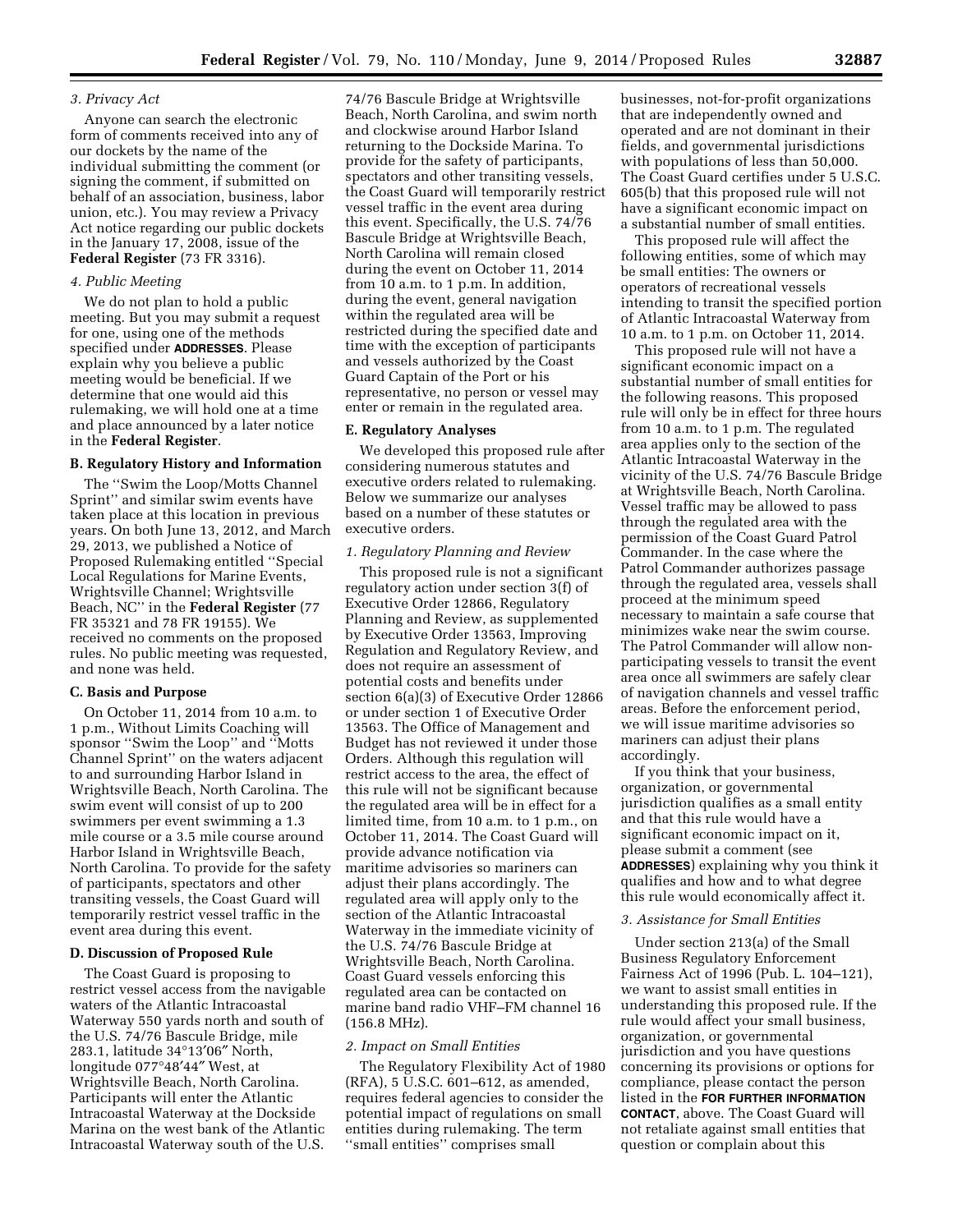proposed rule or any policy or action of the Coast Guard.

## *4. Collection of Information*

This proposed rule will not call for a new collection of information under the Paperwork Reduction Act of 1995 (44 U.S.C. 3501–3520.).

# *5. Federalism*

A rule has implications for federalism under Executive Order 13132, Federalism, if it has a substantial direct effect on the States, on the relationship between the national government and the States, or on the distribution of power and responsibilities among the various levels of government. We have analyzed this proposed rule under that Order and determined that this rule does not have implications for federalism.

# *6. Protest Activities*

The Coast Guard respects the First Amendment rights of protesters. Protesters are asked to contact the person listed in the **FOR FURTHER INFORMATION CONTACT** section to coordinate protest activities so that your message can be received without jeopardizing the safety or security of people, places or vessels.

# *7. Unfunded Mandates Reform Act*

The Unfunded Mandates Reform Act of 1995 (2 U.S.C. 1531–1538) requires Federal agencies to assess the effects of their discretionary regulatory actions. In particular, the Act addresses actions that may result in the expenditure by a State, local, or tribal government, in the aggregate, or by the private sector of \$100,000,000 (adjusted for inflation) or more in any one year. Though this proposed rule would not result in such expenditure, we do discuss the effects of this rule elsewhere in this preamble.

## *8. Taking of Private Property*

This proposed rule would not cause a taking of private property or otherwise have taking implications under Executive Order 12630, Governmental Actions and Interference with Constitutionally Protected Property Rights.

## *9. Civil Justice Reform*

This proposed rule meets applicable standards in sections 3(a) and 3(b)(2) of Executive Order 12988, Civil Justice Reform, to minimize litigation, eliminate ambiguity, and reduce burden.

# *10. Protection of Children From Environmental Health Risks*

We have analyzed this proposed rule under Executive Order 13045,

Protection of Children from Environmental Health Risks and Safety Risks. This rule is not an economically significant rule and would not create an environmental risk to health or risk to safety that might disproportionately affect children.

# *11. Indian Tribal Governments*

This proposed rule does not have tribal implications under Executive Order 13175, Consultation and Coordination with Indian Tribal Governments, because it would not have a substantial direct effect on one or more Indian tribes, on the relationship between the Federal Government and Indian tribes, or on the distribution of power and responsibilities between the Federal Government and Indian tribes.

# *12. Energy Effects*

This proposed rule is not a ''significant energy action'' under Executive Order 13211, Actions Concerning Regulations That Significantly Affect Energy Supply, Distribution, or Use.

## *13. Technical Standards*

This proposed rule does not use technical standards. Therefore, we did not consider the use of voluntary consensus standards.

#### *14. Environment*

We have analyzed this proposed rule under Department of Homeland Security Management Directive 023–01 and Commandant Instruction M16475.lD, which guide the Coast Guard in complying with the National Environmental Policy Act of 1969 (NEPA) (42 U.S.C. 4321–4370f), and have made a preliminary determination that this action is one of a category of actions that do not individually or cumulatively have a significant effect on the human environment. This proposed rule involves implementation of regulations within 33 CFR Part 100 that apply to organized marine events on the navigable waters of the United States that may have potential for negative impact on the safety or other interest of waterway users and shore side activities in the event area. This special local regulation is necessary to provide for the safety of the general public and event participants from potential hazards associated with movement of vessels near the event area. This rule is categorically excluded from further review under paragraph 34(h) of Figure 2–1 of the Commandant Instruction. A preliminary environmental analysis checklist supporting this determination and a Categorical Exclusion Determination are available in the

docket where indicated under **ADDRESSES**. We seek any comments or information that may lead to the discovery of a significant environmental impact from this proposed rule.

### **List of Subjects in 33 CFR Part 100**

Marine safety, Navigation (water), Reporting and recordkeeping requirements, Waterways.

For the reasons discussed in the preamble, the Coast Guard proposes to amend 33 CFR part 100 as follows:

# **PART 100—SAFETY OF LIFE ON NAVIGABLE WATERS**

■ 1. The authority citation for part 100 continues to read as follows:

**Authority:** 33 U. S. C. 1233

■ 2. Add a temporary § 100.35–T05– 0200 to read as follows:

### **§ 100.35–T05–0200 Special Local Regulations for Marine Events, Wrightsville Channel; Wrightsville Beach, NC.**

(a) *Regulated area:* The following location is a regulated area: All waters of the Atlantic Intracoastal Waterway within 550 yards north and south of the U.S. 74/76 Bascule Bridge, mile 283.1, latitude 34°13′06″ North, longitude 077°48′44″ West, at Wrightsville Beach, North Carolina. All coordinates reference Datum NAD 1983.

(b) *Definitions:* (1) Coast Guard Patrol Commander means a commissioned, warrant, or petty officer of the U.S. Coast Guard who has been designated by the Commander, Coast Guard Sector North Carolina.

(2) Official Patrol means any vessel assigned or approved by Commander, Coast Guard Sector North Carolina with a commissioned, warrant, or petty officer on board and displaying a Coast Guard ensign.

(3) Participant means all participating in the ''Swim the Loop/Motts Channel Sprint'' swim event under the auspices of the Marine Event Permit issued to the event sponsor and approved by Commander, Coast Guard Sector North Carolina.

(4) Spectator means all persons and vessels not registered with the event sponsor as participants or official patrol.

(c) *Special local regulations:* (1) The Coast Guard Patrol Commander will control the movement of all vessels in the vicinity of the regulated area. When hailed or signaled by an official patrol vessel, a vessel approaching the regulated area shall immediately comply with the directions given. Failure to do so may result in termination of voyage and citation for failure to comply.